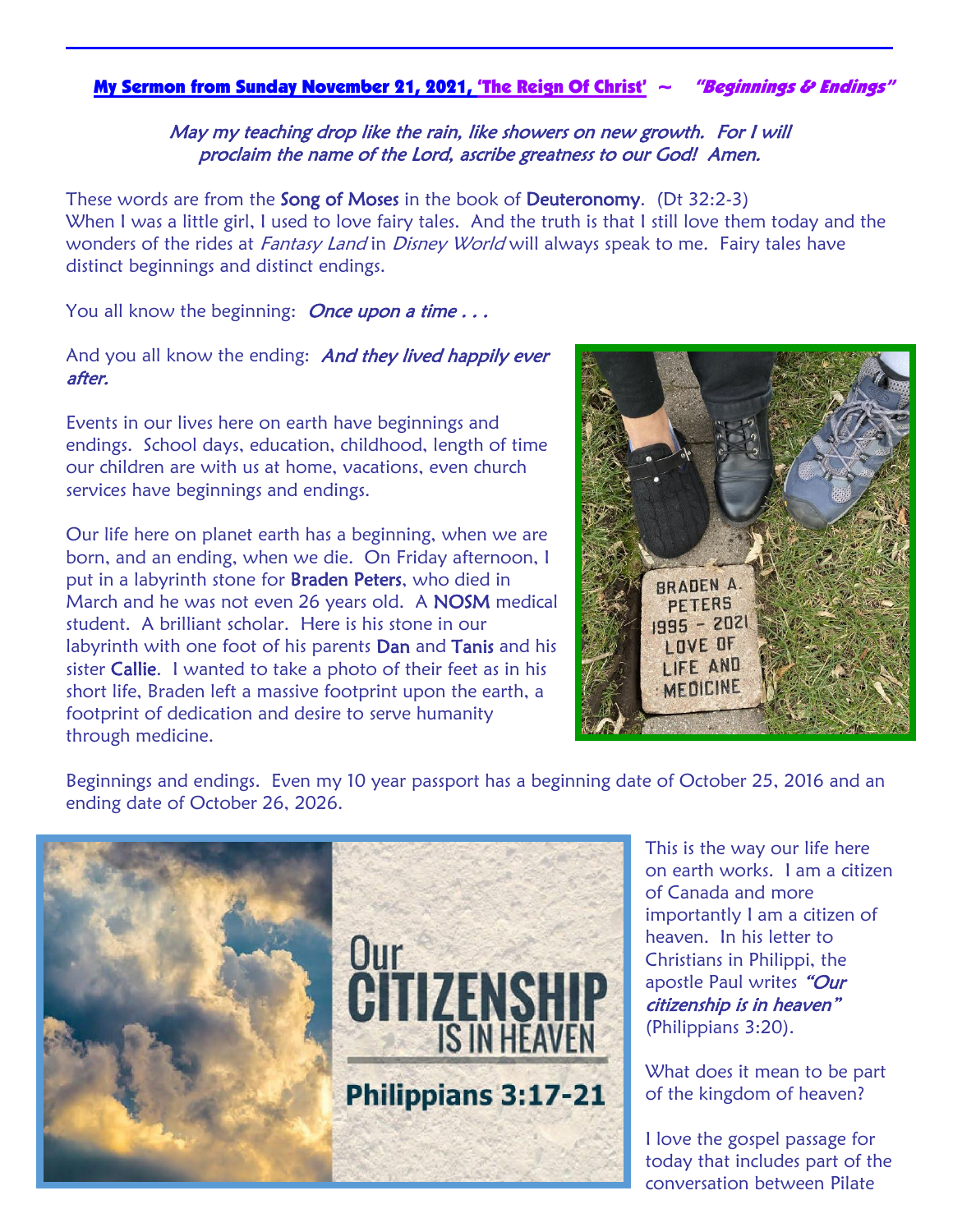and Jesus before Jesus is crucified. Jesus tells Pilate that *my kingdom is not from this world.* And a bit later, Jesus says it again *my kingdom is not from here.* (John 18:16).

What does it mean to be part of Jesus' kingdom? Today is the last Sunday of the church year and we call today THE REIGN OF CHRIST. We celebrate our heavenly citizenship and we celebrate that with Jesus, there are no beginnings and no endings.

St. John the Divine got it right in his vision of Christ that was faithfully recorded in the last book in the Bible, the Book of Revelation.

## "I am the Alpha and the Omega, says the Lord God.". Revelation 1:8

God's kingdom is eternal and encompasses all our earthly beginnings and endings. Locked in our finite bodies and our finite minds, we cannot grasp eternity or a world without beginnings or endings. That will have to wait until we die.

The key question to ask ourselves now is: how do we live as citizens of heaven? How do we embrace the kingdom of God in a world of beginnings and endings? How we acknowledge that on earth, beginnings and endings are acceptable and a fact of life and yet combine them with the eternal reality of God's kingdom.

The last Words of King David give us insight:

# "The Spirit of the Lord speaks through me, his word is upon my tongue."  $(2 \text{ Samuel:} 2)$

We are called to be Ambassadors to Christ, and to speak words of peace and justice and to act with love.

Beginnings and endings. After many decades of serving a monthly lunch at *Shelter House* by people from St. Paul's, that ministry has ended. A new ministry has arisen and the idea for this new ministry came to parishioner Carol Anuik. In just a couple of weeks, she has gathered a volunteer community of about a dozen people to go to the *Underground Gym* on Victoria Avenue every Saturday to sort

through donations of clothing. Peter Panetta, manager of the Underground Gym, is starting a clothing distribution where all the clothing will be given to those in need free of charge. What a ministry! What an action of love! If you would like to help, please contact the church and we will connect you with Carol. Bless you Carol.

King David states this eternal fact about God:

"One who rules over people justly, ruling in the fear of God, is like the light of morning, like the sun rising on a cloudless morning gleaming, from the rain on the grassy land." (2 Samuel 23:3-4)

May you and I be like the light of morning.

There is a wonderful wisdom story called 'The Wise Woman's Stone":

> A wise woman who was traveling in the mountains found a precious stone in a stream. The next day